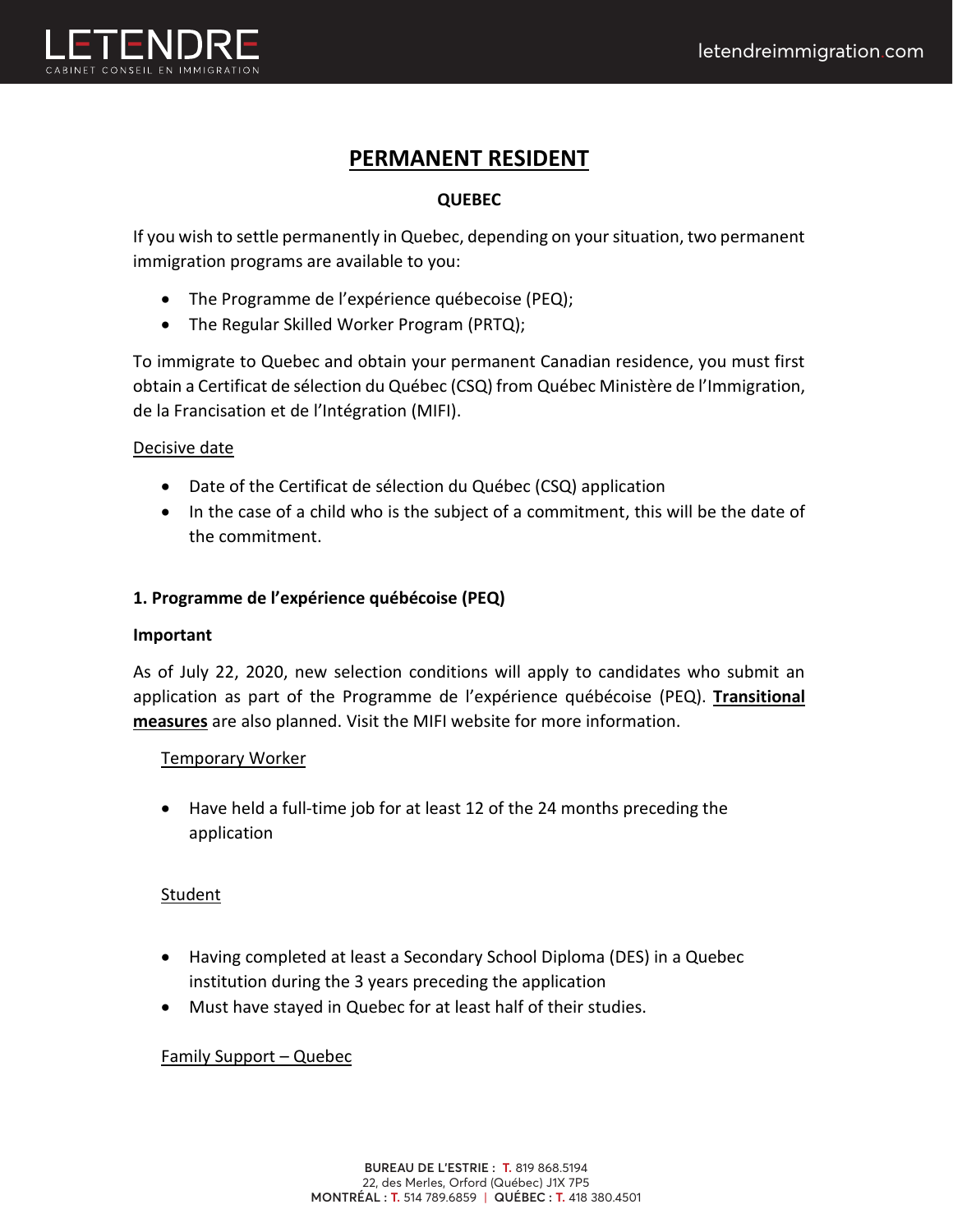

• Access to permanent residence in Quebec must be made, as the case may be, according to the criteria of the Regular Skilled Worker Program (PRTQ or according to the conditions of the Programme de l'expérience québécoise (PEQ).

# **2. Regular Skilled Worker Program (PRTQ);**

#### Selection factors and criteria

The selection is made from a grid made up of factors and criteria to which a score is associated. Points will be granted to you for each of the applicable selection factors and criteria. The evaluation of your application will establish whether you obtain enough points to be selected by Quebec. The selection grid for the Regular Skilled Worker Program presents, in addition to the selection factors and criteria, the weighting and passing thresholds that apply, in accordance with the Regulation respecting immigration to Quebec and the Regulation respecting weighting applicable to the selection of foreign nationals.

# Selection factors and criteria for the selection grid

The selection factors and criteria aim to assess the socio-professional profile of the candidates (and that of the spouse, if applicable) and therefore the potential for integration into the labor market and into Quebec society. The factors and criteria taken into account are:

- your training (including level of education and field of training). Only diplomas obtained **before** submitting your application are considered in awarding the score for the criteria Level of education and Field of training;
- your professional experience;
- your age;
- your knowledge of French and English;
- the stays you made in Quebec and your family ties with a Canadian citizen or a permanent resident in Quebec;
- possession of a permanent job offer validated by the Department); see the section *International recruitment - Hiring a permanent foreign worker;*
- the characteristics of the spouse (spouse or common-law partner) accompanying you, if applicable;
- other factors are taken into account, including: the number of children under 22 who will accompany you to Quebec;
- your capacity for financial autonomy (you must sign a contract by which you agree to provide for yourself and your family for at least the first three months following your arrival in Quebec).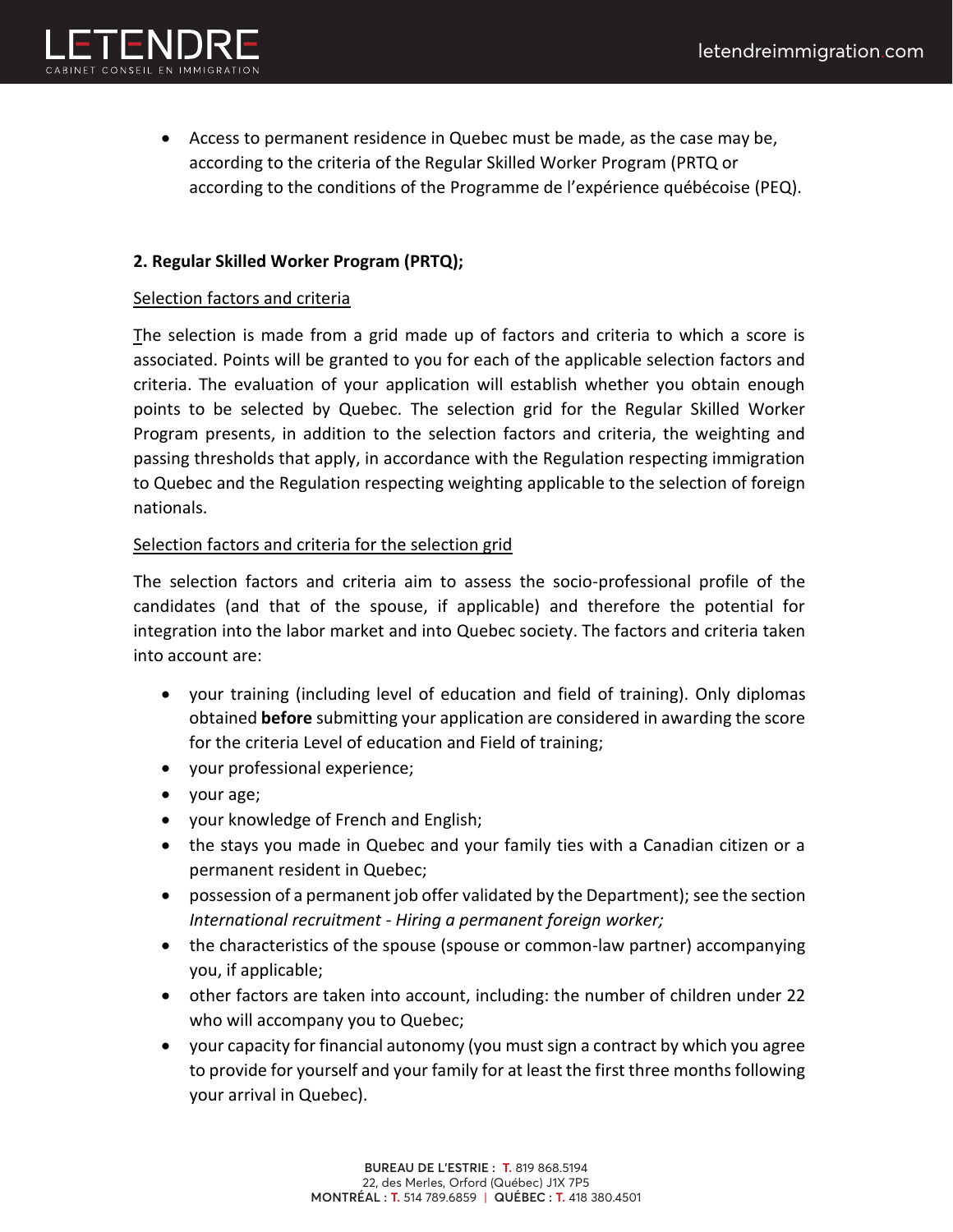

### ARRIMA

How it works?

All people who wish to immigrate to Quebec under the Regular Skilled Worker Program must go through Arrima.

The declaration of interest-based immigration application management system consists of three stages:

First, you must complete an online declaration of interest form. In it, you are asked, among other things, to provide information about your education, language skills and work experiences.

The Ministry invites, from the bank of declarations of interest, people who meet certain criteria, focusing above all on the needs of the labor market in the various regions of Quebec. Those invited will have to complete an application for permanent selection (immigration application) and pay the fees associated with this application.

These requests will then be evaluated according to the selection grid in force.

# Processing Time

The Ministry will analyze your request within six months\*, which will begin from the date on which the complete information necessary to process your request (forms and documents) has been received and filed in the file.

\* The processing time may exceed six months for requests that are subject to verification.

#### **3. Economic program – PROVINCIAL**

# **3.1 Entrepreneurs**

There are two components to this program.

To be eligible to this program, you must meet the following requirements:

#### Eligibility criteria for stream 1:

- You must settle in Québec to create and operate a business for which you have already received a service offer from a business accelerator or incubator or a university entrepreneurship center. You can carry out your project alone or with others, up to a maximum of three other foreign nationals who have submitted applications for permanent selection as entrepreneurs for the same project.
- You must present your business project in the form of a business plan, as well as a service offer.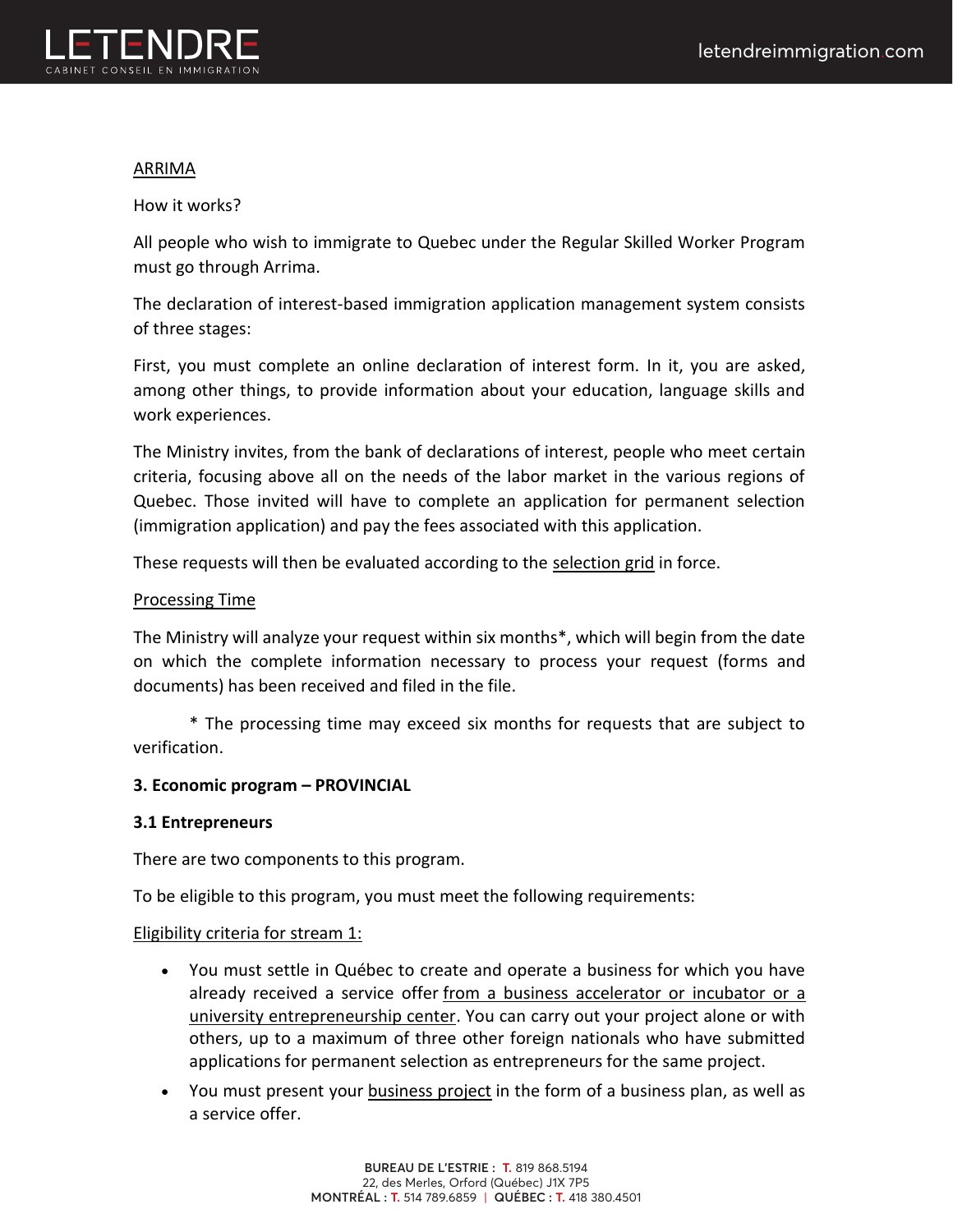

• You must obtain, by the prescribed deadline, an attestation of learning about democratic values and Quebec values. The members of your family accompanying you (your spouse of 16 years of age or older and your dependent children of 18 years of age or older) must also obtain the attestation.

Under the Entrepreneur Program - Stream 1, there is no list of support organizations, that is to say business incubators, business accelerators and university entrepreneurship centres authorized to support entrepreneur applicants under this stream and their project, nor are there any regulated criteria intended to recognize these organizations.

Nevertheless, to assist you with the procedure, you can consult a list of projects from business incubators, business accelerators, and university entrepreneurship centres, supported by the Ministère de l'Économie et de l'Innovation, for information.

A business incubator, a business accelerator or university entrepreneurship centre that wants to support an applicant and his project must meet the appropriate definition:

- A "business accelerator" is an organization with an establishment in Québec that offers support services, particularly for finding financing, to people whose business projects are aimed at the growth of innovative companies;
- A "university entrepreneurship centre" is an organization managed by an academic institution referred to in section 1 of the *Act Respecting Educational Institutions at the University Level* (chapter E-14.1), or an organization affiliated with such an institution and that provides mentoring services to entrepreneurs;
- A "business incubator" is an organization with an establishment in Quebec that offers mentoring services, including hosting, to, people whose business projects are aimed at the creation of innovative businesses.

The organization must demonstrate its ability to support the applicant and his project. To this end, he must write a service offer in which he presents the services he intends to offer the entrepreneur to accomplish his project. The support organization must present in particular:

- The proposed support plan (list and description of services that he plans to offer the applicant to carry out his project);
- The operation plan (detailed budget for the service offer and the schedule for carrying out the support activities, namely the services offered);
- Its expertise as a business accelerator, business incubator or university entrepreneurship centre (its skills and achievements in relation to the entrepreneur's project).

Note that even if you have already launched your business project in Quebec, you may still be eligible for the Entrepreneur Program, as long as the project is not yet fully implemented. However, you will still have to observe all of the Program's rules, which include presenting a business.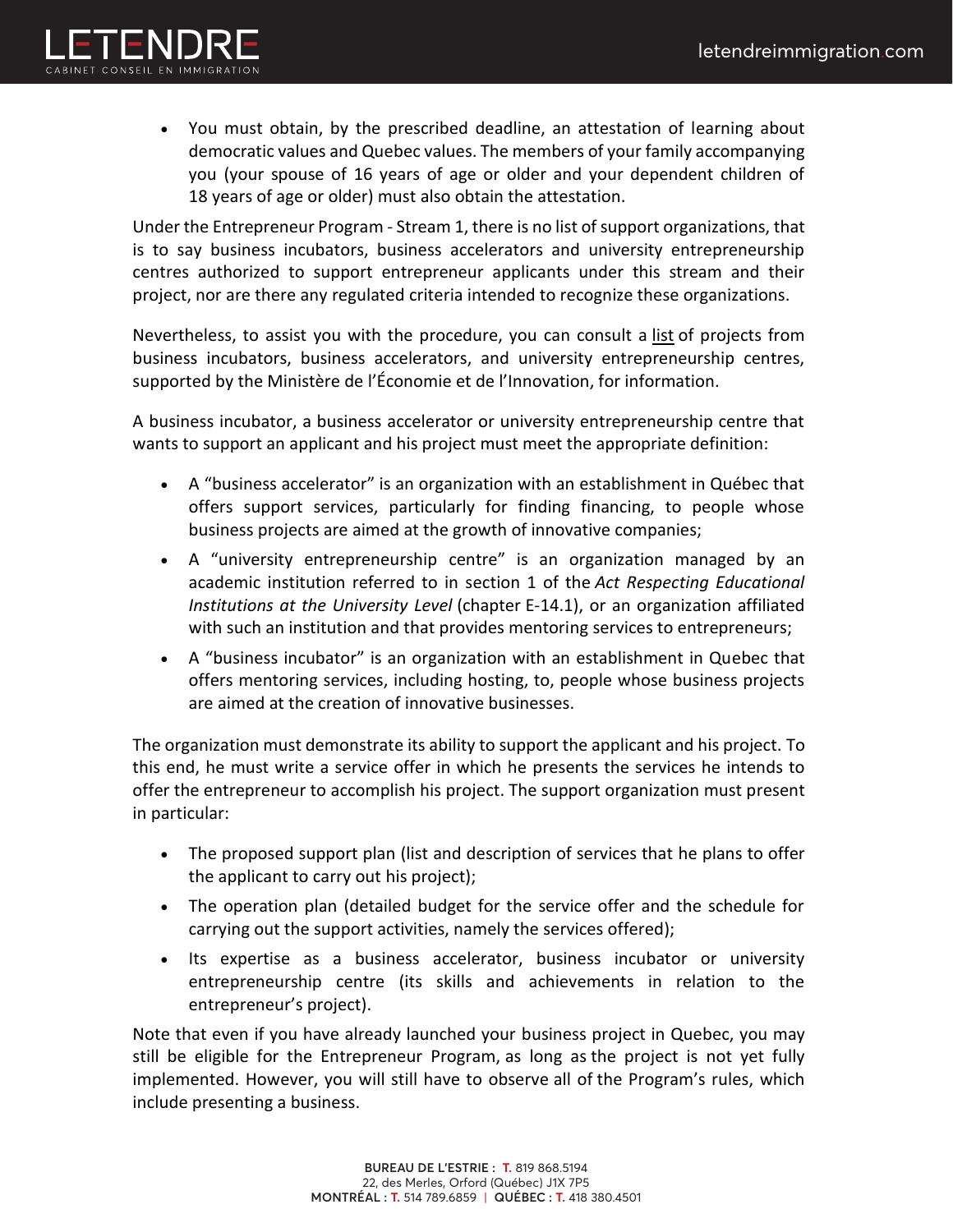

#### Eligibility criteria for stream 2:

- You must settle in Québec to create or acquire and operate a business.
- You must make a start-up deposit and a security deposit at a financial institution with an establishment in Québec with whom you have signed a deposit agreement:
	- $\circ$  You must use the start-up deposit to set up your business and the required amount is lower if you set up your business outside the Montreal Metropolitan Community (CMM), that is to say CAD 200,000 compared to a start-up deposit of CAD 300,000 required if the business is located in the CMM.
	- $\circ$  The security deposit of CAD 200,000 serves as insurance that your business will actually be created. It will be refunded when you demonstrate that your business plan has been carried out.
- You must also have a minimum net worth of CAD 900,000, alone or with your spouse or de facto spouse, and you must demonstrate that this money has been legally acquired.
- You must present your project in the form of a business plan.
- You must obtain, within the prescribed deadline, an attestation of learning about democratic values and the Quebec values for you, if need be, the members of your family accompanying you (your spouse of 16 years of age or older and your dependent children of 18 years of age or older).
- If you choose to create a business, you must own and control at least 25% of its equity capital. If you choose to acquire a business, you must own and control at least 51% of its equity capital.
- Your business must not be involved in any of the following economic activities:
	- o Payday loans, cheque cashing, or pawn broking;
	- o Real estate development or real estate or insurance brokerage;
	- $\circ$  Production, distribution, or sale of pornographic or sexually explicit products or services related to the sex industry, such as nude or erotic dancing, escort services or erotic massages.
- Your business
	- o Must have been in operation during the five years prior to your date of application.

Please note that you cannot acquire a business purchased, in the five years prior to submitting your selection application, from an immigrant selected as an entrepreneur under the program.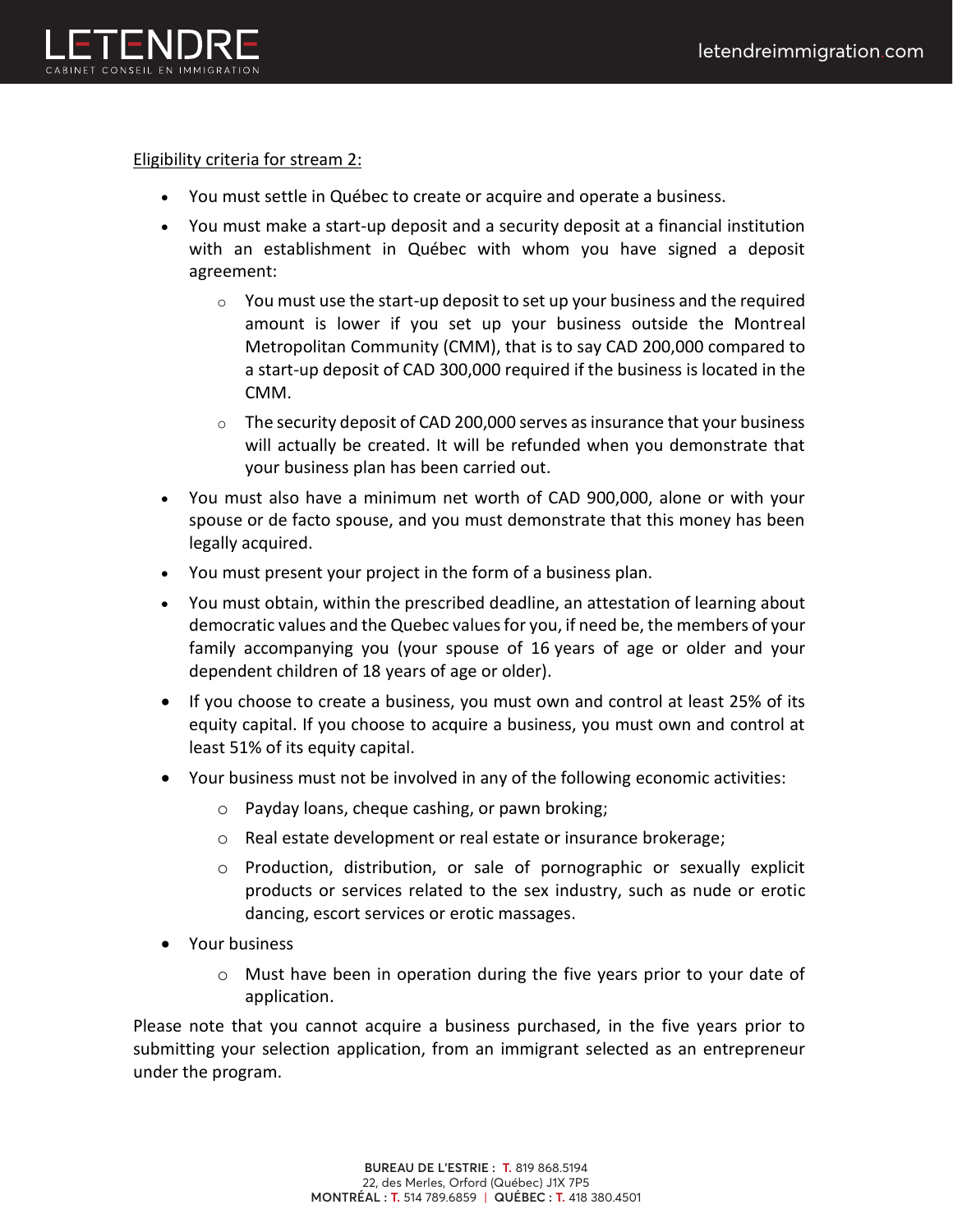

# Evaluation criteria

- your age;
- your level of education;
- your French and English language skills;
- your financial self-sufficiency;
- your visits to Québec;
- your family in Québec.

# **3.2 Self-employed person**

#### Eligibility Criteria

- Come to Quebec to work and practice a profession or commercial activities, alone or with others, with or without paid help;
- Make a start-up deposit with a financial institution located in the region where you intend to practice your trade or profession:
	- o Start-up deposit of CAD 25,000 if you intend to practice your trade or profession outside the territory of the Montreal Metropolitan Community (CMM);
	- o Start-up deposit of CAD 50,000 if you intend to practice your trade or profession on the territory of the CMM - Montreal;
- Have a minimum net worth of CAD 100,000 with, if applicable, the accompanying spouse or common-law partner, whose origin and lawful accumulation must be demonstrated ;
- Have acquired professional experience of at least two years on your own in the profession or trade you intend to practice in Quebec;
- Obtain, within the prescribed deadlines, an attestation of learning of democratic values and Quebec values. Your accompanying family members (spouse aged 16 and over and dependent children aged 18 and over) must also obtain this attestation.

Please note that if you have already started your professional project in Quebec, you may still be eligible for the Self-Employed Worker Program, as long as this project is not fully completed. However, the fact of having started your professional project does not exempt you from the requirements set out in the Program, including meeting financial requirements.

# Evaluation criteria

- Your age and that of your spouse or partner, if applicable;
- Your level of education and that of your spouse or partner, if applicable;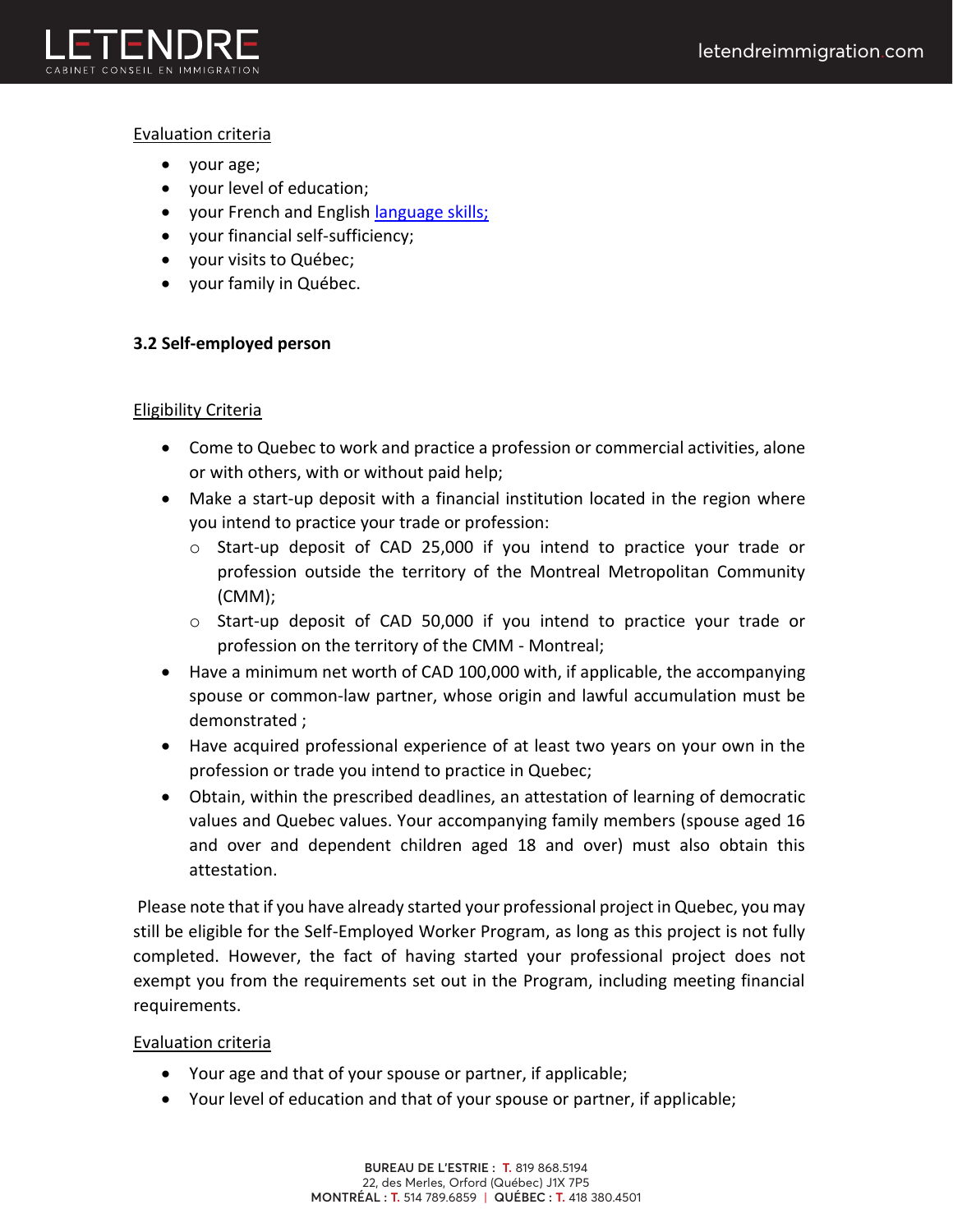

- Your language skills in French and English, and that of your spouse or partner, if applicable;
- Your capacity for financial autonomy;
- Your stays in Quebec;
- Your family in Quebec.

# **3.3 Investors**

# Eligibility Criteria

To be eligible for the Investor Program, you must:

- Have, alone or with your accompanying spouse or common-law partner, a net worth of at least CAD 2,000,000, obtained legally. Amounts received by donation less than six months before the presentation of your request will however not be accepted;
- Have at least two years of management experience during the five years preceding the application for selection. This experience should include planning, management and control of financial resources as well as human or material resources, under your authority. This experience does not include that acquired in the context of an apprenticeship, training or specialization leading to a diploma;
- Intend to settle in Quebec;
- Sign an investment agreement with a financial intermediary (broker or trust company) authorized to participate in the Investor Program;
- Make a five-year term investment in the amount of CAD 1,200,000 with Investissement Québec - Immigrants Investisseurs inc.:
- Obtain, within the prescribed deadlines, an attestation of learning of democratic values and Quebec values. Your accompanying family members (spouse aged 16 and over and dependent children aged 18 and over) must also obtain this attestation.

# Evaluation Criteria

- Your age;
- Your level of education;
- Your language skills.

# **False declaration in an application for permanent residence in Quebec**

The person who makes a false declaration may be refused: